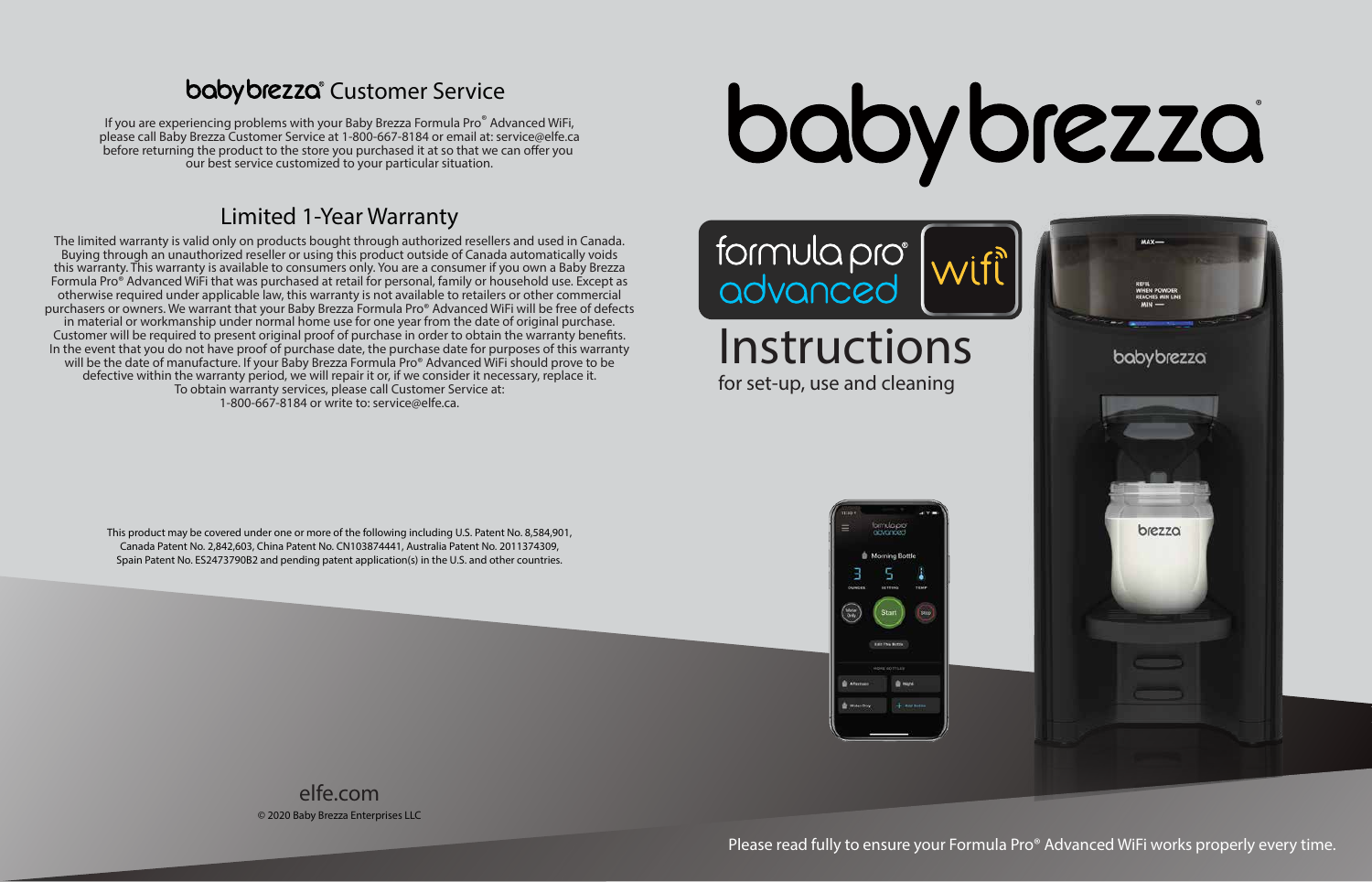TECHNICAL DATA Model: FRP0066 Supply Voltage: 120V ~ 60Hz Current: 2.5A Heater Power: 260W

- Get a cup or bottle larger than 300ml (10oz) and place it under the funnel.
- Press the "ml/oz" button on the control panel repeatedly until the LCD screen says "300ml (10oz)".
- Now press the "water only" button on the control panel. The Formula Pro® Advanced WiFi will dispense 300ml (10oz) of water.
- Dispose of the water dispensed, or use it to water your plants.

# Now you can turn off and unplug the machine, **remove all the parts shown on the next page and set-up your new Formula Pro® Advanced WiFi**

# **Attention: Don't take anything apart yet. Follow these steps before doing anything else.**

#### **Now let's rinse the inside of the machine.**

#### **Save these instructions**

### **IMPORTANT SAFEGUARDS**

- 1. Read all instructions before using.
- 2. Do not touch hot surfaces.
- 3. To protect against electric shock and injury to persons, do not immerse cord, plug, or appliance in water or other liquid.
- 4. This appliance is not intended for use by persons (including children) with reduced physical, sensory, or mental capabilities, or lack of experience and knowledge, unless they are closely supervised and instructed concerning use of the appliance by a person responsible for their safety. Close supervision is necessary when any appliance is used by or near children. Children should be supervised to ensure that they do not play with the appliance.
- 5. Turn off and unplug the appliance from the outlet when not in use, before assembling or disassembling parts and before cleaning. To unplug, grasp the plug and pull from the outlet. Never pull from the power cord.
- 6. Do not operate any appliance with a damaged cord or plug or after the appliance malfunctions, or is dropped or damaged in any manner. Contact the manufacturer at their customer service telephone number for information on examination, repair, or adjustment.
- 7. The use of accessory attachments not recommended by the appliance manufacturer may cause fire, electric shock or injury.
- 8. Use on level surface and be sure there is no debris under the unit and the rubber wheels are touching the surface.
- 9. Household use only. Do not use outdoors.
- 10. Do not let cord hang over edge of table or counter, or touch hot surfaces.
- 11. Do not place on or near hot gas or electric burner, or in a heated oven.
- 12. Do not use appliance for other than intended use.
- 13. Do not attempt to use the machine without water in the water tank.
- 14. This appliance has a polarized plug (one blade wider than the other). To reduce risk of electric shock, this plug is intended to fit into a polarized outlet only one way. If the plug does not fit fully into the outlet, reverse the plug. If it still does not fit, contact a qualified electrician. Do not attempt to modify the plug in any way.
- 15. A short power-supply cord is provided to reduce risks of becoming entangled in or tripping over a longer cord. Longer detachable power-supply cords or extension cords are available and may be used if care is exercised in their use. If using the machine with an extension cord, make sure the cord is the proper electrical rating for the machine. The extension cord should be arranged so that it does not drape over a counter top or tabletop, where it can be pulled on by children or tripped over unintentionally.
- 16. Before serving make sure formula mixture is at safe temperature for baby.
- 17. Avoid contact with moving parts. Never remove powder container, powder container lid, funnel or water tank while machine is in operation.
- 18. Please note that changes or modifications of this product is not expressly approved by the party responsible for compliance could void the user's authority to operate the equipment. Do not disassemble or open base of machine.
- 19. NOTE: This equipment has been tested and found to comply with the limits for a Class B digital device, pursuant to Part 15 of the FCC Rules. These limits are designed to provide reasonable protection against harmful interference in a residential installation. This equipment generates, uses and can radiate radio frequency energy and, if not installed and used in accordance with the instructions, may cause harmful interference to radio communications. However, there is no guarantee that interference will not occur in a particular installation.
	- If this equipment does cause harmful interference to radio or television reception, which can be determined by turning the equipment off & on, the user is encouraged to try to correct the interference by one or more of the following measures:
	- -- Reorient or relocate the receiving antenna.
	- -- Increase the separation between the equipment and receiver.
	- -- Connect the equipment into an outlet on a circuit different from that to which the receiver is connected.
	- -- Consult the dealer or an experienced radio/TV technician for help.
- 20. This device complies with Part 15 of the FCC Rules. Operation is subject to the following two conditions:
- (1) this device may not cause harmful interference, and (2) this device must accept any interference received, including interference that may cause undesired operation.

When using electrical appliances, basic safety precautions should be followed, including the following:

#### **WARNING:**

- Set-up & cleaning is critical to the function of your Formula Pro® Advanced WiFi. Please follow all instructions properly.
- Always use distilled or boiled water cooled to room temperature.
- Never pour boiling/hot water in water tank.
- Unboiled tap water and/or unsterilized baby bottles can potentially lead to adverse effects for the health of your baby. Use purified water suitable for infant formula preparation.
- Only prepare one bottle at a time, feed immediately & follow all instructions carefully.
- Do not keep leftover formula mix. If your child was born premature, with low birth-weight or is immune deficient, please consult your pediatrician before using this machine.

• Place the Formula Pro® Advanced WiFi on the counter or other level surface and turn it around so the back is facing you.

• Remove the water tank from the back of the machine, wash it with warm soapy water and rinse thoroughly, then dry.

• Fill water tank with bottled water suitable for infant formula preparation, or boiled water, cooled to room temperature.

- 
- 
- 
- Place water tank back on base, turn the machine around so the front is facing you and then plug it in. The machine will turn on and the LCD screen will light up.
- The machine will beep once to tell you it's powered on. You'll also see the LCD display turn on.

• Get familiar with the part names on the next page, then proceed with the set-up of the App on the following pages.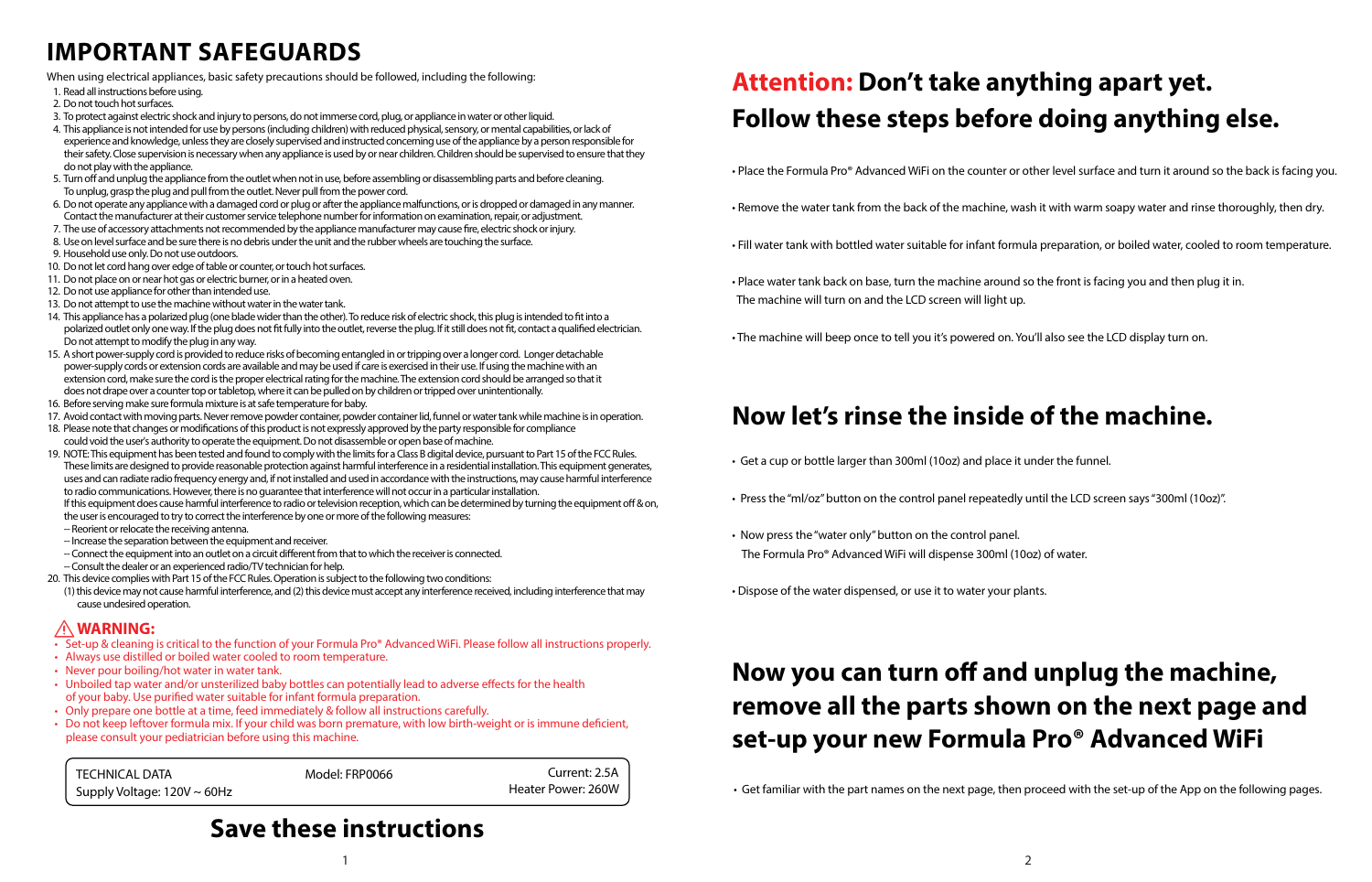# **Using the App**



# **App Home Screen**

## **Formula Pro®Advanced WiFi - parts**

Disassemble and wash all parts (except the base) and dry thoroughly.

Open the app on your mobile device, then follow the steps to register your Formula Pro Advanced® WiFi, create an account, and connect the Formula Pro Advanced WiFi to your home network. After connecting to WiFi, you can set-up the machine, set-up bottles and use the app to control the Formula Pro Advanced WiFi.

# **Download the Free Baby Brezza Formula Pro® Advanced WiFi App**





#### **Tip: Follow the set-up and cleaning instructions on the app or on the following pages to use your Formula Pro® Advanced WiFi properly.**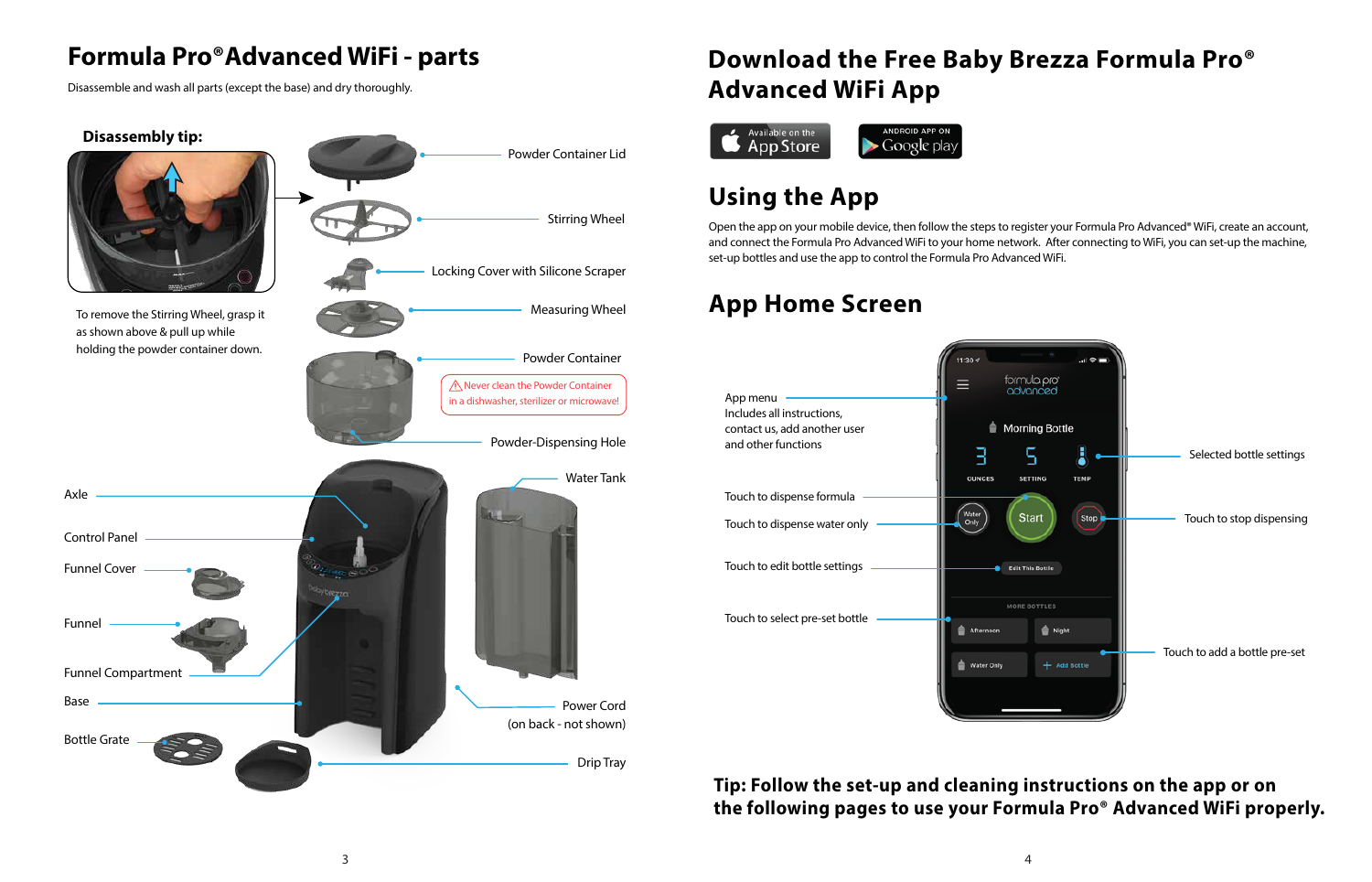

#### **Formula Pro® Advanced WiFi set-up instructions**



Now place the **powder container** on the base with the printed markings facing you.



Place the **axle** on the base as shown.



After hand washing these parts, make sure they are all **completely dry** before assembly.



Make sure the **locking cover & measuring wheel** look like this when assembled.

- 1. Place the front edge of **locking cover** in the recess in the inside/front of the powder container, **UNDER THE TAB**.
- 2. Fit hole in locking cover over top of axle. It will not lay completely flat.



Assemble the **funnel & funnel cover.**  Then Insert funnel assembly into funnel compartment by sliding it up, then in.



Place the **measuring whee**l into the powder container, fitting it over the axle with the flat side facing down.



Now place the **stirring wheel** on the axle and push down firmly until you hear a **click.** Make sure the stirring wheel is snapped in place and does not lift up easily.

Make sure the holes in the measuring wheel are in the same position as shown above.

Set-up and cleaning videos available at elfe.com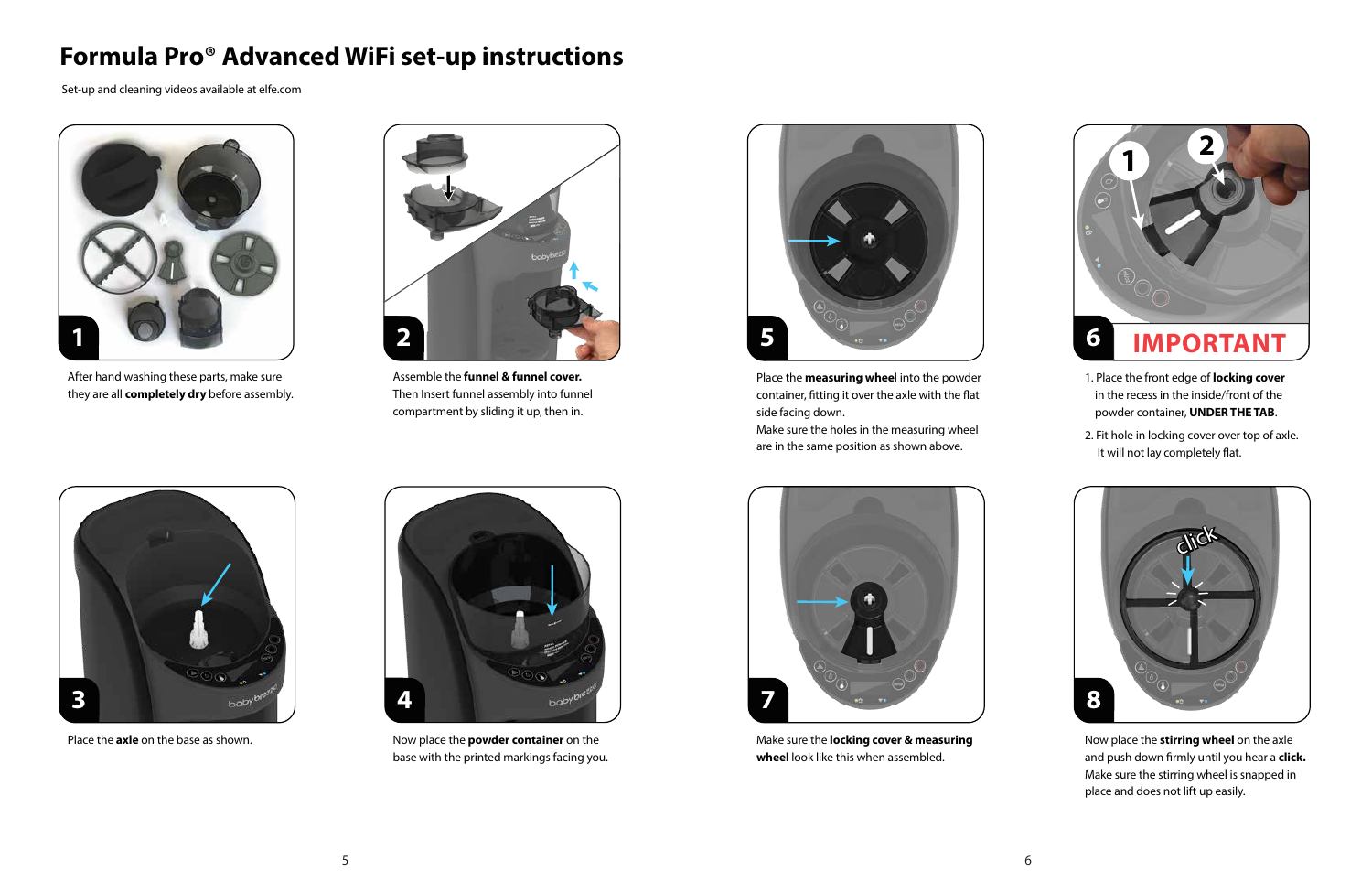



Carefully pour formula powder into the powder container. Wipe up any spilled formula powder.



Make sure that the powder is filled between the MIN & MAX lines on the powder container.



Place the powder container lid on the powder container and turn clockwise until it stops.

Fit the drip tray on the base to fit your bottle height. Adjust it so the mouth of the bottle is as close to the funnel as possible.

#### **Push the drip tray firmly against the base to set it in place**

This will engage the safety switch & lock the powder container onto the base.

To remove the powder container, turn the lid counter-clockwise.

You can use the app to make a bottle or review the controls on the next page to make a bottle with the buttons on the machine.

#### **Now you're ready to add powder & make a bottle**



#### **Using the Formula Pro®Advanced WiFi control panel**



Powder Lid Open - The powder container lid is not closed completely or is not on the powder container correctly. Close the powder container lid completely and correctly when this symbol is illuminated.

Clean Funnel - This symbol will illuminate after every 4 bottles are made. When this symbol is illuminated, remove funnel assembly, wash, and dry completely, then place it back into the base. See Page 11 for details.



Funnel Out - Funnel is removed or not inserted completely. Make sure the funnel is pushed all the way in

when this symbol is illuminated.

### **Warning symbols**

#### **Temperature indicator symbols**

#### **Powder & water settings**





Powder Setting Indicator - Use the "powder setting" button to chose your powder setting 1-10.

Ounce Indicator - Use the "ml/oz" button to chose how many milliliters/ounces of water to mix with powder. 2, 3, 4, 5, 6, 7, 8, 9, 10 milliliters/ounces of water are available. There is no option to make a 30ml (1oz) bottle.

#### **The Formula Pro® Advanced WiFi will not run if any of these symbols are illuminated on the LCD display.**





Low Water - Refill water tank when this symbol is illuminated.

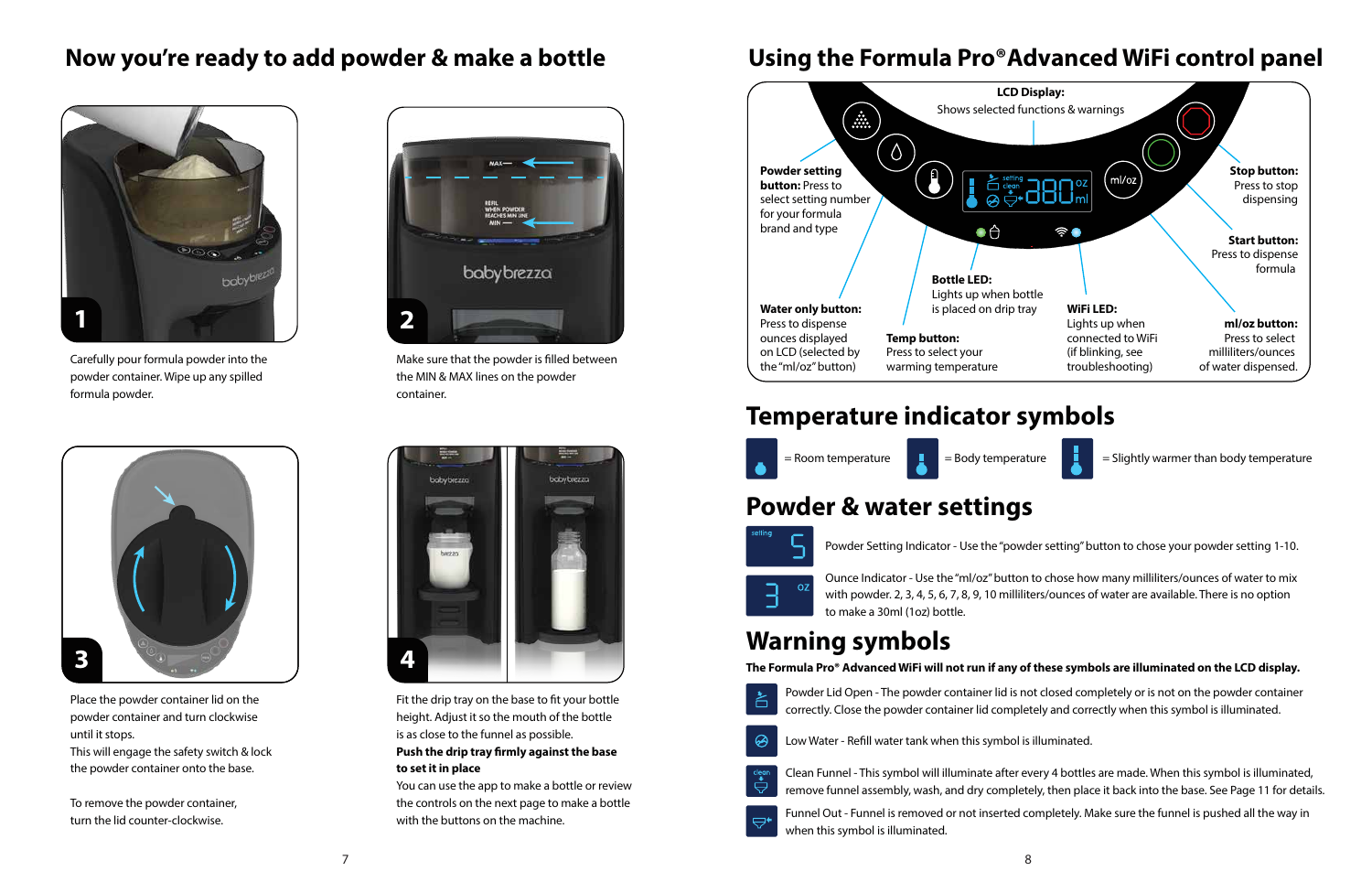











Press the "start" button to dispense formula.

The Formula Pro® Advanced WiFi will dispense powder & water together, then stop automatically when dispensing is complete.

Check for clumps and shake or stir the bottle if necessary. Check temperature and feed your baby.

**The temperature indicator will flash when heating and will stay solid when the set temperature is reached.** 

- = Slightly warmer than body temperature
- = Body temperature
- $\bullet$  = Room temperature

**Milliliter/Ounce size indicates water volume only. It does not include the volume of powder added when mixing.**

#### **Using the Formula Pro®Advanced WiFi control panel**

Press the "powder setting" button repeatedly to select your setting 1 - 10.

> Refill the powder when the arms of the stirring wheel become visible. This is very important for accurate formula measuring.

Press the "temp" button to select temperature.

**The formula pro will remember the setting & milliliter/ounce size even if it is unplugged or turned off.** 

Press the "ml/oz" button repeatedly to select the milliliters/ounces of water you want to dispense.

> **Some clumping may occur with hypoallergenic formula and specialty formula powders that**  are inherently difficult to mix with water.

**PLEASE NOTE:** The level will appear higher than the milliliter/ounce size selected because of added powder volume and/or variance in bottle markings.

**You do not need to select a powder setting every time you make a bottle.**

**You can always change the milliliter/ounce size or powder setting by pressing the buttons again.** 

Example: 120ml (4oz) of water plus powder volume is approximately 135-140ml (4.5-4.75oz) depending on your formula powder type.

**It is essential that you choose the correct setting for your formula brand and type**. Use the app or go to **elfe.com** to find the correct setting for your formula.



#### **IMPORTANT**

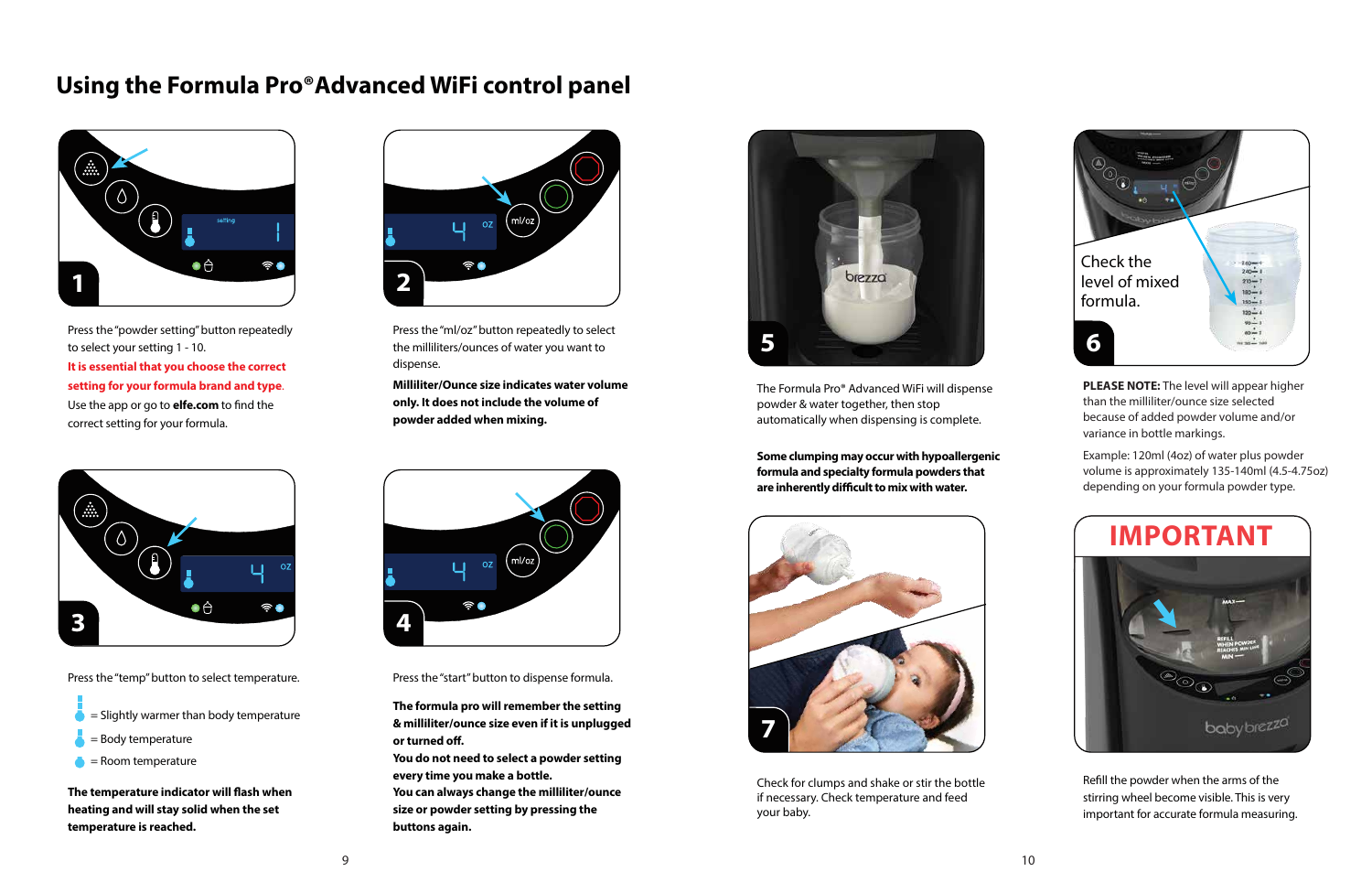## **Monthly Cleaning Instructions**



Hand-wash all parts shown above with warm soapy water, rinse well and dry thoroughly.

Hand wash water tank with warm soapy water, rinse well and dry thoroughly.

1. Remove the water tank, empty it and fill it with 600ml (20oz) distilled vinegar & 600ml (20oz) of purified water.

# **Easy Daily Cleaning Instructions**



Wash Funnel & Funnel Cover with warm, soapy water & rinse well. Dry completely before re-installing.

#### **Once a month, give your Formula Pro® Advanced WiFi a thorough cleaning.**



Wipe the powder-dispensing hole on the underside of the powder container using a dry paper towel or soft dry cloth.





Remove Funnel & Funnel Cover by pulling out and down.

- 
- 
- 3. Select 300ml (10oz) with the "ml/oz" button, then press the "**water only**" button to dispense.
- 300ml (10oz).
- 
- 
- through the machine. When the "Low Water" indicator turns on, you're done rinsing.
- 8. Refill the water tank with purified water and return to normal use.



### **Monthly Descaling Instructions**

Please watch set-up and cleaning videos at **elfe.com**

You can leave the formula powder in the powder tank during the descaling process.

7. Plug in the machine, place a cup to catch 300ml (10oz) water and use the "water only" button to run an 300ml (10oz) cycle. Dispose of the water dispensed in the cup and then repeat this step to run the entire tank of purified water

#### **To prevent mineral scale on the water heater inside your Formula Pro® Advanced WiFi, follow these easy steps:**

2. Place the water tank on the base of the machine & place a cup larger than 300ml (10oz) under the funnel.

4. Empty the cup, place back under the funnel, then press the "water only" button again to dispense another

5. Now unplug the machine, remove the water tank, and empty it. **Let the machine sit for 4 hours.**

6. Wash, rinse and fill the water tank to the max line with purified water, then place it back on the base.

#### **It is EXTREMELY IMPORTANT to clean the funnel after every 4 bottles made.**

This will keep your Formula Pro® Advanced WiFi dispensing accurately.

Always make sure Funnel & Funnel cover are **COMPLETELY DRY** before re-assembling.

**PLEASE NOTE:** You **don't** need to remove the powder container or the powder container parts for daily cleaning.

**Suggestion to make cleaning easier** To make daily cleaning even easier, you can purchase an extra funnel & funnel cover on **elfe.com** Then you can swap the spare funnel with the funnel that needs to be cleaned. **NOTE:** you will still need to wipe the powder dispensing hole as shown in Step 3.